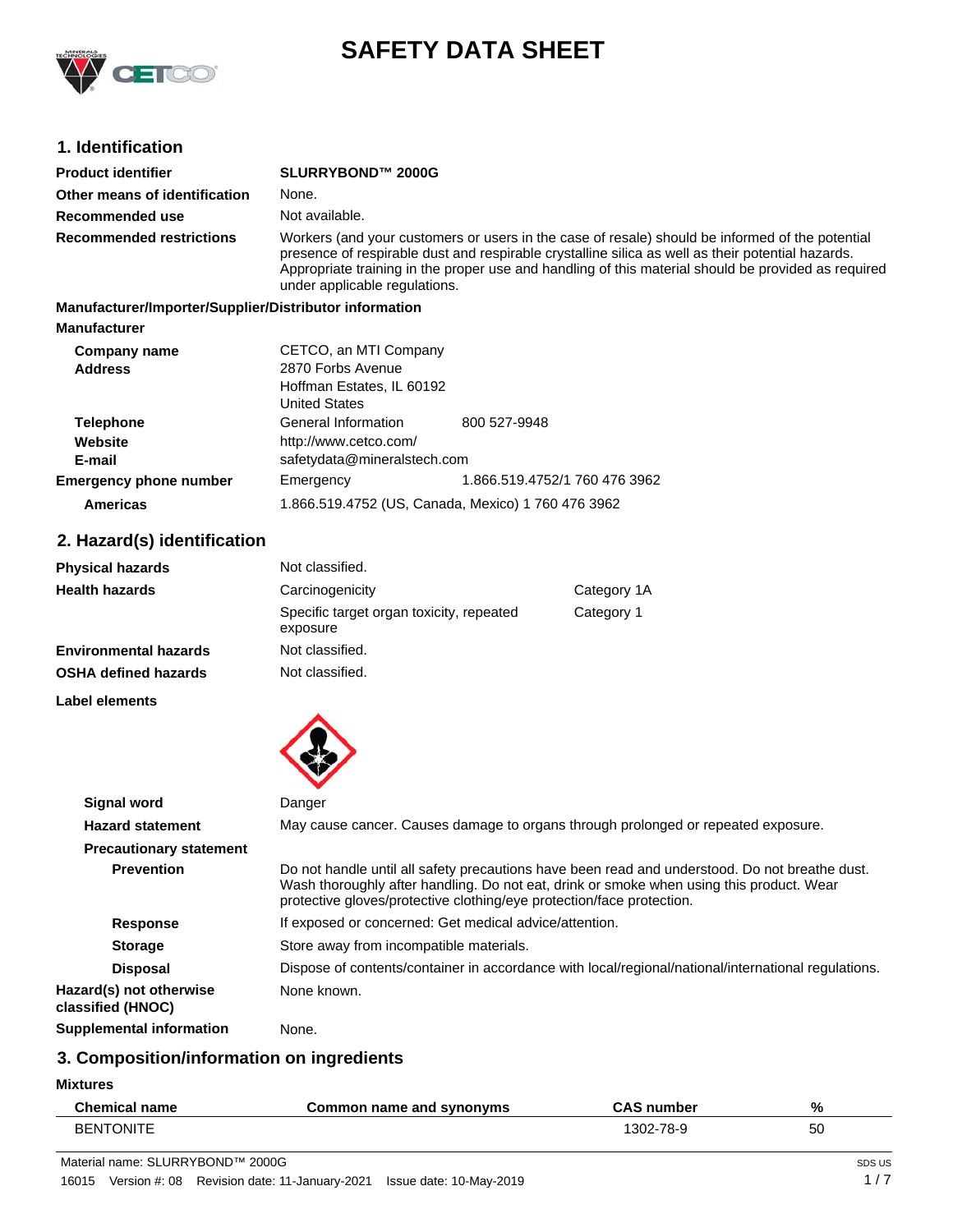| <b>Chemical name</b>                                                                                                | <b>Common name and synonyms</b>                                                                                                                                                                                                                                                                                                                                                                                                                                                        | <b>CAS number</b> | %         |
|---------------------------------------------------------------------------------------------------------------------|----------------------------------------------------------------------------------------------------------------------------------------------------------------------------------------------------------------------------------------------------------------------------------------------------------------------------------------------------------------------------------------------------------------------------------------------------------------------------------------|-------------------|-----------|
| SODIUM POLYACRYLATE                                                                                                 |                                                                                                                                                                                                                                                                                                                                                                                                                                                                                        | 9003-04-7         | $40 - 50$ |
| Other components below reportable levels                                                                            |                                                                                                                                                                                                                                                                                                                                                                                                                                                                                        |                   | < 1       |
| *Designates that a specific chemical identity and/or percentage of composition has been withheld as a trade secret. |                                                                                                                                                                                                                                                                                                                                                                                                                                                                                        |                   |           |
| 4. First-aid measures                                                                                               |                                                                                                                                                                                                                                                                                                                                                                                                                                                                                        |                   |           |
| Inhalation                                                                                                          | Move to fresh air. Call a physician if symptoms develop or persist.                                                                                                                                                                                                                                                                                                                                                                                                                    |                   |           |
| <b>Skin contact</b>                                                                                                 | Wash off with soap and water. Get medical attention if irritation develops and persists.                                                                                                                                                                                                                                                                                                                                                                                               |                   |           |
| Eye contact                                                                                                         | Rinse with water. Get medical attention if irritation develops and persists.                                                                                                                                                                                                                                                                                                                                                                                                           |                   |           |
| Ingestion                                                                                                           | Rinse mouth. Get medical attention if symptoms occur.                                                                                                                                                                                                                                                                                                                                                                                                                                  |                   |           |
| <b>Most important</b><br>symptoms/effects, acute and<br>delayed                                                     | Prolonged exposure may cause chronic effects.                                                                                                                                                                                                                                                                                                                                                                                                                                          |                   |           |
| Indication of immediate<br>medical attention and special<br>treatment needed                                        | Provide general supportive measures and treat symptomatically. Keep victim under observation.<br>Symptoms may be delayed.                                                                                                                                                                                                                                                                                                                                                              |                   |           |
| <b>General information</b>                                                                                          | IF exposed or concerned: Get medical advice/attention. If you feel unwell, seek medical advice<br>(show the label where possible). Ensure that medical personnel are aware of the material(s)<br>involved, and take precautions to protect themselves.                                                                                                                                                                                                                                 |                   |           |
| 5. Fire-fighting measures                                                                                           |                                                                                                                                                                                                                                                                                                                                                                                                                                                                                        |                   |           |
| Suitable extinguishing media                                                                                        | Water fog. Foam. Dry chemical powder. Carbon dioxide (CO2).                                                                                                                                                                                                                                                                                                                                                                                                                            |                   |           |
| Unsuitable extinguishing<br>media                                                                                   | Do not use water jet as an extinguisher, as this will spread the fire.                                                                                                                                                                                                                                                                                                                                                                                                                 |                   |           |
| Specific hazards arising from<br>the chemical                                                                       | During fire, gases hazardous to health may be formed.                                                                                                                                                                                                                                                                                                                                                                                                                                  |                   |           |
| Special protective equipment<br>and precautions for firefighters                                                    | Self-contained breathing apparatus and full protective clothing must be worn in case of fire.                                                                                                                                                                                                                                                                                                                                                                                          |                   |           |
| <b>Fire fighting</b><br>equipment/instructions                                                                      | Use water spray to cool unopened containers.                                                                                                                                                                                                                                                                                                                                                                                                                                           |                   |           |
| <b>Specific methods</b>                                                                                             | Use standard firefighting procedures and consider the hazards of other involved materials.                                                                                                                                                                                                                                                                                                                                                                                             |                   |           |
| <b>General fire hazards</b>                                                                                         | No unusual fire or explosion hazards noted.                                                                                                                                                                                                                                                                                                                                                                                                                                            |                   |           |
| 6. Accidental release measures                                                                                      |                                                                                                                                                                                                                                                                                                                                                                                                                                                                                        |                   |           |
| Personal precautions,<br>protective equipment and<br>emergency procedures                                           | Keep unnecessary personnel away. Keep people away from and upwind of spill/leak. Wear<br>appropriate protective equipment and clothing during clean-up. Ensure adequate ventilation. Local<br>authorities should be advised if significant spillages cannot be contained. For personal protection,<br>see section 8 of the SDS.                                                                                                                                                        |                   |           |
| <b>Methods and materials for</b><br>containment and cleaning up                                                     | This product is miscible in water. Stop the flow of material, if this is without risk. Following product<br>recovery, flush area with water. Put material in suitable, covered, labeled containers. For waste<br>disposal, see section 13 of the SDS.                                                                                                                                                                                                                                  |                   |           |
| <b>Environmental precautions</b>                                                                                    | Avoid discharge into drains, water courses or onto the ground.                                                                                                                                                                                                                                                                                                                                                                                                                         |                   |           |
| 7. Handling and storage                                                                                             |                                                                                                                                                                                                                                                                                                                                                                                                                                                                                        |                   |           |
| <b>Precautions for safe handling</b>                                                                                | Do not handle until all safety precautions have been read and understood. Keep formation of<br>airborne dusts to a minimum. Provide appropriate exhaust ventilation at places where dust is<br>formed. Do not breathe dust. Avoid prolonged exposure. When using, do not eat, drink or smoke.<br>Should be handled in closed systems, if possible. Wear appropriate personal protective<br>equipment. Wash hands thoroughly after handling. Observe good industrial hygiene practices. |                   |           |
| Conditions for safe storage,<br>including any incompatibilities                                                     | Store in original tightly closed container. Keep out of the reach of children. Store away from<br>incompatible materials (see Section 10 of the SDS).                                                                                                                                                                                                                                                                                                                                  |                   |           |
| 8. Exposure controls/personal protection                                                                            |                                                                                                                                                                                                                                                                                                                                                                                                                                                                                        |                   |           |
| <b>Occupational exposure limits</b>                                                                                 | The following constituents are the only constituents of the product which have a PEL, TLV or other recommended exposure limit.<br>At this time, the other constituents have no known exposure limits.                                                                                                                                                                                                                                                                                  |                   |           |
|                                                                                                                     |                                                                                                                                                                                                                                                                                                                                                                                                                                                                                        |                   |           |

| <b>Biological limit values</b> | No biological exposure limits noted for the ingredient(s).                                                                             |
|--------------------------------|----------------------------------------------------------------------------------------------------------------------------------------|
| <b>Exposure quidelines</b>     | Occupational exposure to nuisance dust (total and respirable) and respirable crystalline silica<br>should be monitored and controlled. |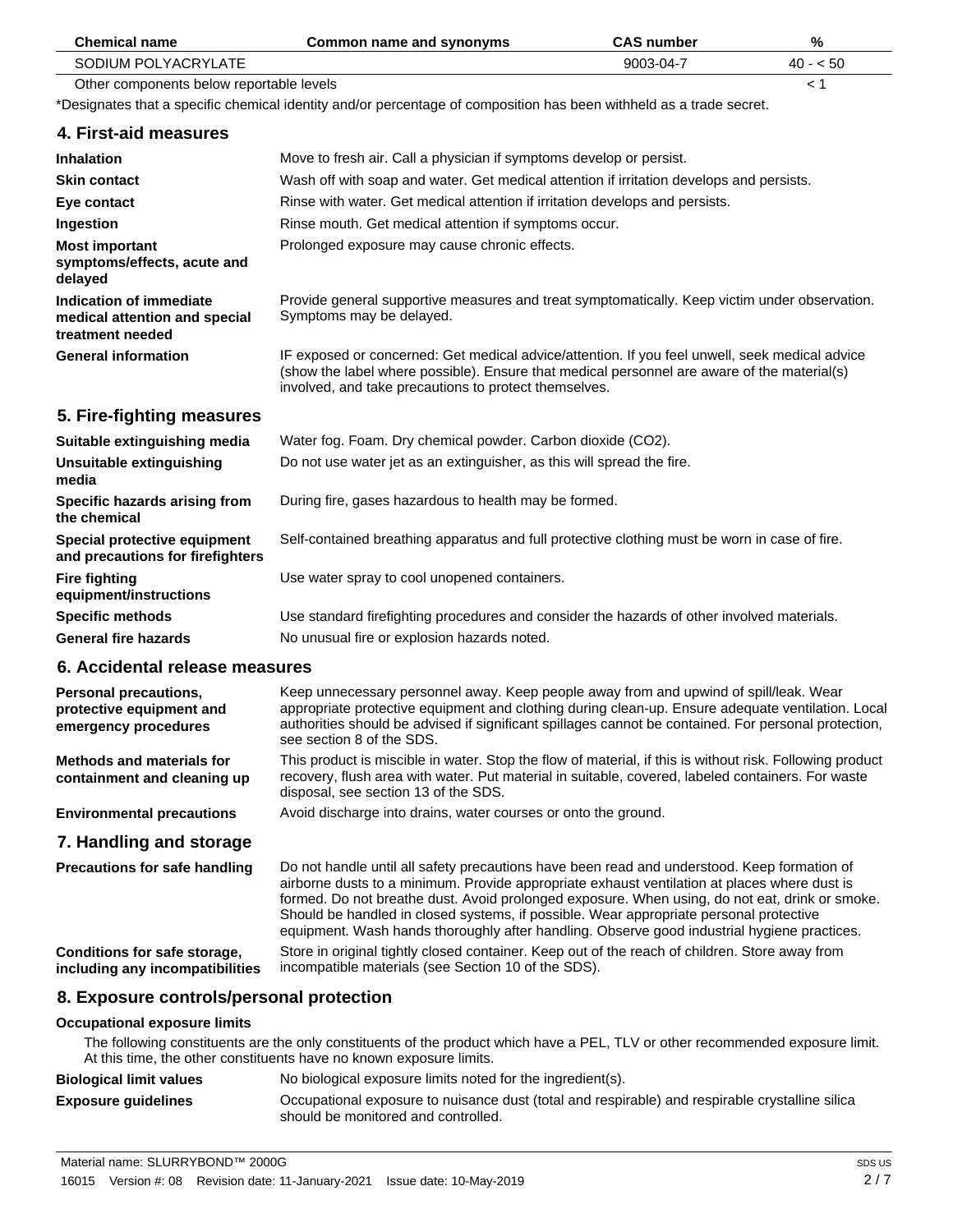| Appropriate engineering<br>controls      | Good general ventilation (typically 10 air changes per hour) should be used. Ventilation rates<br>should be matched to conditions. If applicable, use process enclosures, local exhaust ventilation,<br>or other engineering controls to maintain airborne levels below recommended exposure limits. If<br>exposure limits have not been established, maintain airborne levels to an acceptable level. |
|------------------------------------------|--------------------------------------------------------------------------------------------------------------------------------------------------------------------------------------------------------------------------------------------------------------------------------------------------------------------------------------------------------------------------------------------------------|
|                                          | Individual protection measures, such as personal protective equipment                                                                                                                                                                                                                                                                                                                                  |
| <b>Eye/face protection</b>               | Wear safety glasses with side shields (or goggles).                                                                                                                                                                                                                                                                                                                                                    |
| <b>Skin protection</b>                   |                                                                                                                                                                                                                                                                                                                                                                                                        |
| <b>Hand protection</b>                   | Wear appropriate chemical resistant gloves.                                                                                                                                                                                                                                                                                                                                                            |
| Other                                    | Use of an impervious apron is recommended.                                                                                                                                                                                                                                                                                                                                                             |
| <b>Respiratory protection</b>            | Use a particulate filter respirator for particulate concentrations exceeding the Occupational<br>Exposure Limit.                                                                                                                                                                                                                                                                                       |
| <b>Thermal hazards</b>                   | Wear appropriate thermal protective clothing, when necessary.                                                                                                                                                                                                                                                                                                                                          |
| <b>General hygiene</b><br>considerations | Observe any medical surveillance requirements. Always observe good personal hygiene<br>measures, such as washing after handling the material and before eating, drinking, and/or<br>smoking. Routinely wash work clothing and protective equipment to remove contaminants.                                                                                                                             |

## **9. Physical and chemical properties**

| <b>Appearance</b>                                 |                              |  |
|---------------------------------------------------|------------------------------|--|
| <b>Physical state</b>                             | Solid.                       |  |
| Form                                              | Solid.                       |  |
| Color                                             | Not available.               |  |
| Odor                                              | Not available.               |  |
| <b>Odor threshold</b>                             | Not available.               |  |
| рH                                                | 6.5 - 8.5 at 0.5% dispersion |  |
| <b>Melting point/freezing point</b>               | 842 °F (450 °C) estimated    |  |
| Initial boiling point and boiling<br>range        | Not available.               |  |
| <b>Flash point</b>                                | Non-flammable                |  |
| <b>Evaporation rate</b>                           | Not available.               |  |
| <b>Flammability (solid, gas)</b>                  | Not available.               |  |
| Upper/lower flammability or explosive limits      |                              |  |
| <b>Flammability limit - lower</b><br>$(\%)$       | Non-explosive                |  |
| <b>Flammability limit - upper</b><br>$(\%)$       | Not available.               |  |
| Explosive limit - lower (%)                       | Not available.               |  |
| Explosive limit - upper (%)                       | Not available.               |  |
| Vapor pressure                                    | 0.00004 hPa estimated        |  |
| <b>Vapor density</b>                              | Not available.               |  |
| <b>Relative density</b>                           | Not available.               |  |
| Solubility(ies)                                   |                              |  |
| <b>Solubility (water)</b>                         | Negligible                   |  |
| <b>Partition coefficient</b><br>(n-octanol/water) | Not available.               |  |
| <b>Auto-ignition temperature</b>                  | Not available.               |  |
| <b>Decomposition temperature</b>                  | Not available.               |  |
| <b>Viscosity</b>                                  | Not available.               |  |
| <b>Other information</b>                          |                              |  |
| <b>Bulk density</b>                               | 55 lb/ft3                    |  |
| <b>Explosive properties</b>                       | Not explosive.               |  |
| <b>Oxidizing properties</b>                       | Not oxidizing.               |  |
| <b>Percent volatile</b>                           | 0 % estimated                |  |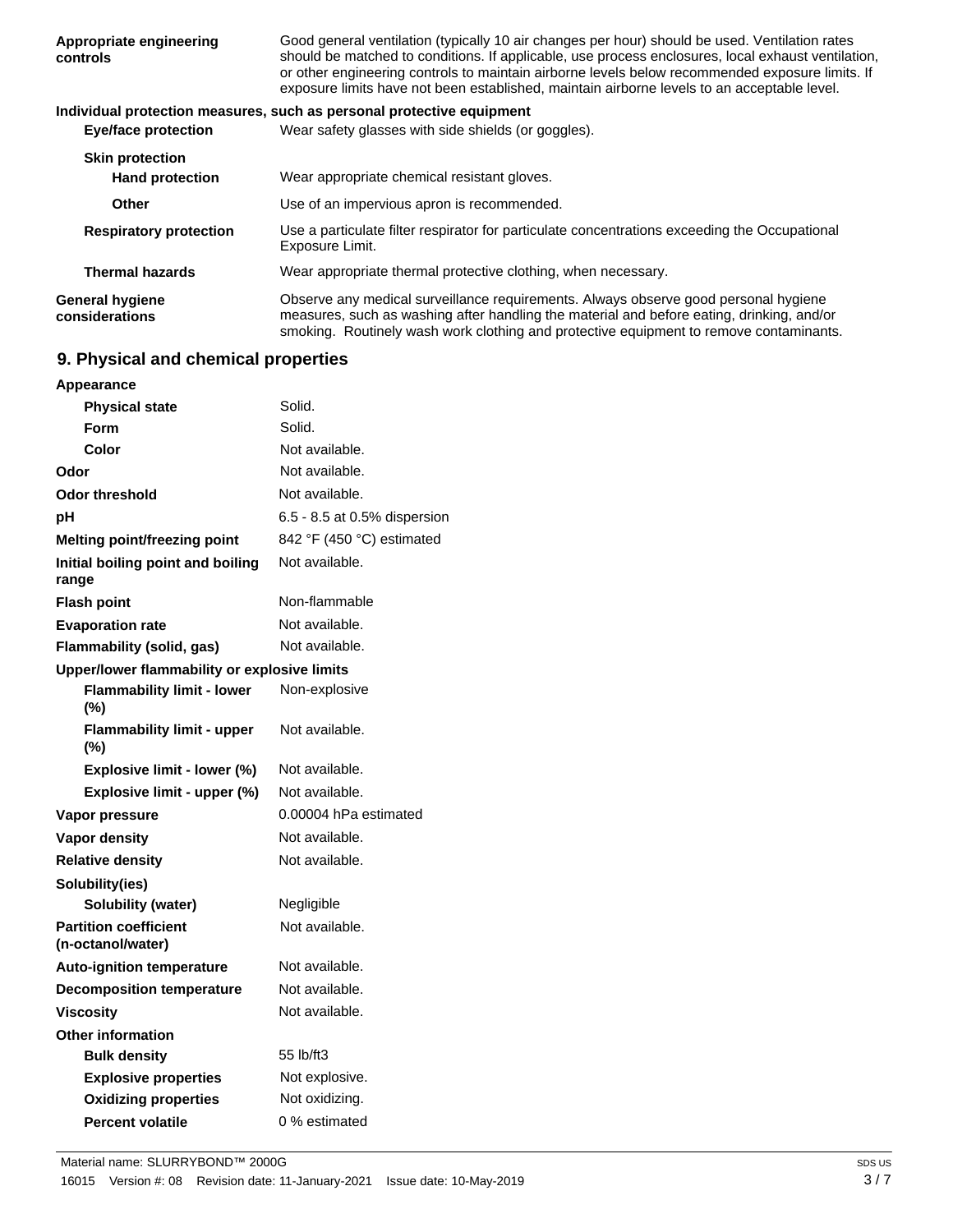**VOC** CARB

#### **10. Stability and reactivity**

| <b>Reactivity</b>                            | The product is stable and non-reactive under normal conditions of use, storage and transport. |
|----------------------------------------------|-----------------------------------------------------------------------------------------------|
| <b>Chemical stability</b>                    | Material is stable under normal conditions.                                                   |
| <b>Possibility of hazardous</b><br>reactions | No dangerous reaction known under conditions of normal use.                                   |
| <b>Conditions to avoid</b>                   | Contact with incompatible materials.                                                          |
| Incompatible materials                       | Strong oxidizing agents.                                                                      |
| <b>Hazardous decomposition</b><br>products   | No hazardous decomposition products are known.                                                |

#### **11. Toxicological information**

#### **Information on likely routes of exposure**

| <b>Inhalation</b>                                                                  | Prolonged inhalation may be harmful.                     |  |
|------------------------------------------------------------------------------------|----------------------------------------------------------|--|
| <b>Skin contact</b>                                                                | No adverse effects due to skin contact are expected.     |  |
| Eye contact                                                                        | Direct contact with eyes may cause temporary irritation. |  |
| Ingestion                                                                          | Expected to be a low ingestion hazard.                   |  |
| Symptoms related to the<br>physical, chemical and<br>toxicological characteristics | Direct contact with eyes may cause temporary irritation. |  |

| Information on toxicological effects                                                                                                                                                                                                                                                                                                                                                                                                                                                                                                                                                                                                                                                                                                                                                                                                                                                                                                                                                                                                                                                                                                                                                                                                                                                                                                                                                                                                                                                                                                                                                               |                     |
|----------------------------------------------------------------------------------------------------------------------------------------------------------------------------------------------------------------------------------------------------------------------------------------------------------------------------------------------------------------------------------------------------------------------------------------------------------------------------------------------------------------------------------------------------------------------------------------------------------------------------------------------------------------------------------------------------------------------------------------------------------------------------------------------------------------------------------------------------------------------------------------------------------------------------------------------------------------------------------------------------------------------------------------------------------------------------------------------------------------------------------------------------------------------------------------------------------------------------------------------------------------------------------------------------------------------------------------------------------------------------------------------------------------------------------------------------------------------------------------------------------------------------------------------------------------------------------------------------|---------------------|
| Not known.                                                                                                                                                                                                                                                                                                                                                                                                                                                                                                                                                                                                                                                                                                                                                                                                                                                                                                                                                                                                                                                                                                                                                                                                                                                                                                                                                                                                                                                                                                                                                                                         |                     |
| <b>Species</b>                                                                                                                                                                                                                                                                                                                                                                                                                                                                                                                                                                                                                                                                                                                                                                                                                                                                                                                                                                                                                                                                                                                                                                                                                                                                                                                                                                                                                                                                                                                                                                                     | <b>Test Results</b> |
| SODIUM POLYACRYLATE (CAS 9003-04-7)                                                                                                                                                                                                                                                                                                                                                                                                                                                                                                                                                                                                                                                                                                                                                                                                                                                                                                                                                                                                                                                                                                                                                                                                                                                                                                                                                                                                                                                                                                                                                                |                     |
|                                                                                                                                                                                                                                                                                                                                                                                                                                                                                                                                                                                                                                                                                                                                                                                                                                                                                                                                                                                                                                                                                                                                                                                                                                                                                                                                                                                                                                                                                                                                                                                                    |                     |
|                                                                                                                                                                                                                                                                                                                                                                                                                                                                                                                                                                                                                                                                                                                                                                                                                                                                                                                                                                                                                                                                                                                                                                                                                                                                                                                                                                                                                                                                                                                                                                                                    |                     |
| Rat                                                                                                                                                                                                                                                                                                                                                                                                                                                                                                                                                                                                                                                                                                                                                                                                                                                                                                                                                                                                                                                                                                                                                                                                                                                                                                                                                                                                                                                                                                                                                                                                | 40000 mg/kg         |
| Prolonged skin contact may cause temporary irritation.                                                                                                                                                                                                                                                                                                                                                                                                                                                                                                                                                                                                                                                                                                                                                                                                                                                                                                                                                                                                                                                                                                                                                                                                                                                                                                                                                                                                                                                                                                                                             |                     |
| Direct contact with eyes may cause temporary irritation.                                                                                                                                                                                                                                                                                                                                                                                                                                                                                                                                                                                                                                                                                                                                                                                                                                                                                                                                                                                                                                                                                                                                                                                                                                                                                                                                                                                                                                                                                                                                           |                     |
|                                                                                                                                                                                                                                                                                                                                                                                                                                                                                                                                                                                                                                                                                                                                                                                                                                                                                                                                                                                                                                                                                                                                                                                                                                                                                                                                                                                                                                                                                                                                                                                                    |                     |
| Not a respiratory sensitizer.                                                                                                                                                                                                                                                                                                                                                                                                                                                                                                                                                                                                                                                                                                                                                                                                                                                                                                                                                                                                                                                                                                                                                                                                                                                                                                                                                                                                                                                                                                                                                                      |                     |
| This product is not expected to cause skin sensitization.                                                                                                                                                                                                                                                                                                                                                                                                                                                                                                                                                                                                                                                                                                                                                                                                                                                                                                                                                                                                                                                                                                                                                                                                                                                                                                                                                                                                                                                                                                                                          |                     |
| No data available to indicate product or any components present at greater than 0.1% are<br>mutagenic or genotoxic.                                                                                                                                                                                                                                                                                                                                                                                                                                                                                                                                                                                                                                                                                                                                                                                                                                                                                                                                                                                                                                                                                                                                                                                                                                                                                                                                                                                                                                                                                |                     |
| In 1997, IARC (the International Agency for Research on Cancer) concluded that crystalline silica<br>inhaled from occupational sources can cause lung cancer in humans. However in making the<br>overall evaluation, IARC noted that "carcinogenicity was not detected in all industrial<br>circumstances studied. Carcinogenicity may be dependent on inherent characteristics of the<br>crystalline silica or on external factors affecting its biological activity or distribution of its<br>polymorphs." (IARC Monographs on the evaluation of the carcinogenic risks of chemicals to<br>humans, Silica, silicates dust and organic fibres, 1997, Vol. 68, IARC, Lyon, France.) In June<br>2003, SCOEL (the EU Scientific Committee on Occupational Exposure Limits) concluded that the<br>main effect in humans of the inhalation of respirable crystalline silica dust is silicosis. "There is<br>sufficient information to conclude that the relative risk of lung cancer is increased in persons with<br>silicosis (and, apparently, not in employees without silicosis exposed to silica dust in quarries and<br>in the ceramic industry). Therefore, preventing the onset of silicosis will also reduce the cancer<br>risk" (SCOEL SUM Doc 94-final, June 2003) According to the current state of the art, worker<br>protection against silicosis can be consistently assured by respecting the existing regulatory<br>occupational exposure limits. May cause cancer. Occupational exposure to respirable dust and<br>respirable crystalline silica should be monitored and controlled. |                     |
| <b>IARC Monographs. Overall Evaluation of Carcinogenicity</b>                                                                                                                                                                                                                                                                                                                                                                                                                                                                                                                                                                                                                                                                                                                                                                                                                                                                                                                                                                                                                                                                                                                                                                                                                                                                                                                                                                                                                                                                                                                                      |                     |
|                                                                                                                                                                                                                                                                                                                                                                                                                                                                                                                                                                                                                                                                                                                                                                                                                                                                                                                                                                                                                                                                                                                                                                                                                                                                                                                                                                                                                                                                                                                                                                                                    |                     |
|                                                                                                                                                                                                                                                                                                                                                                                                                                                                                                                                                                                                                                                                                                                                                                                                                                                                                                                                                                                                                                                                                                                                                                                                                                                                                                                                                                                                                                                                                                                                                                                                    |                     |

**OSHA Specifically Regulated Substances (29 CFR 1910.1001-1053)**

Not listed.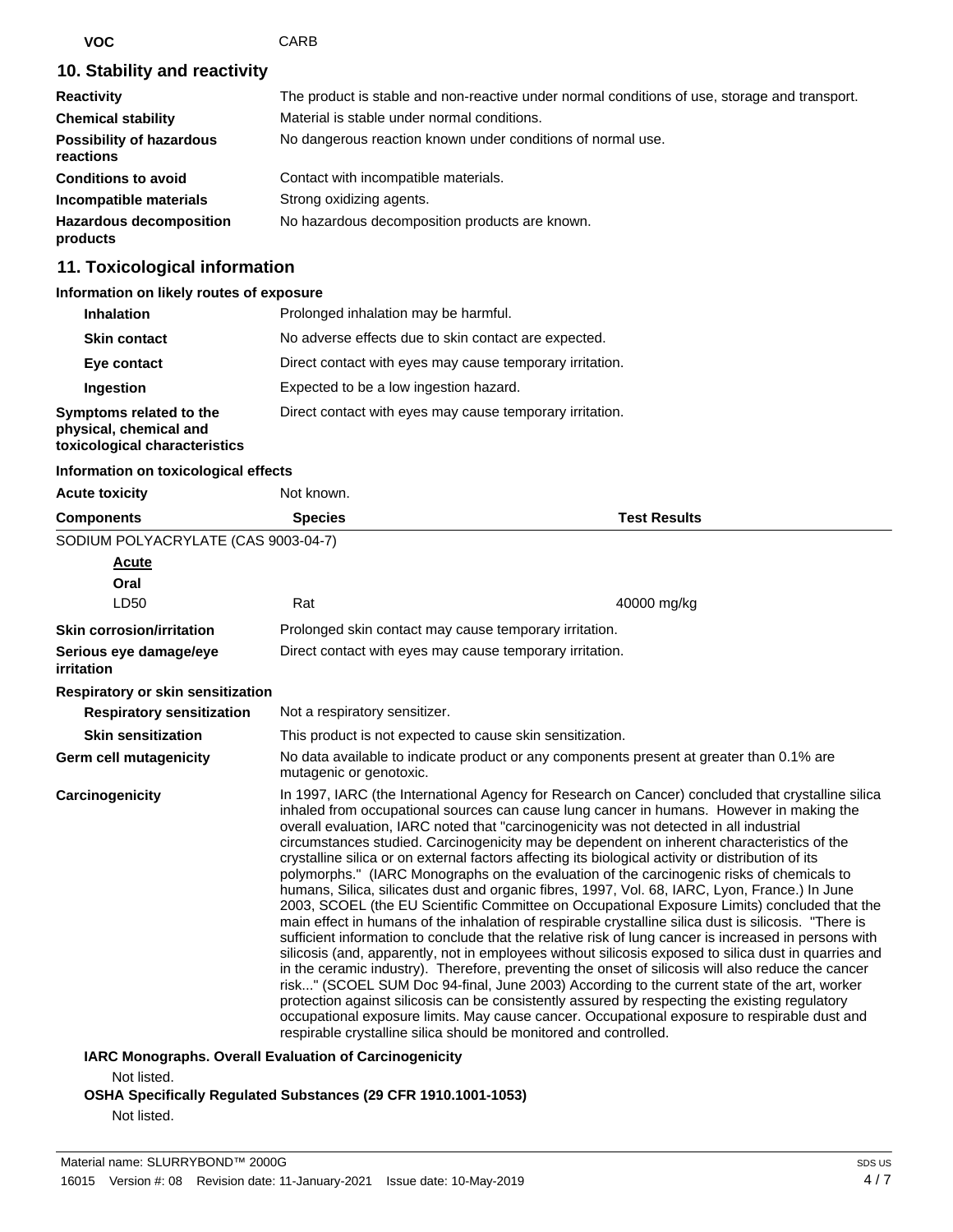|                                                       | US. National Toxicology Program (NTP) Report on Carcinogens                                                                                           |
|-------------------------------------------------------|-------------------------------------------------------------------------------------------------------------------------------------------------------|
| Not listed.                                           |                                                                                                                                                       |
| <b>Reproductive toxicity</b>                          | This product is not expected to cause reproductive or developmental effects.                                                                          |
| Specific target organ toxicity -<br>single exposure   | Not classified.                                                                                                                                       |
| Specific target organ toxicity -<br>repeated exposure | Causes damage to organs through prolonged or repeated exposure.                                                                                       |
| <b>Aspiration hazard</b>                              | Not an aspiration hazard.                                                                                                                             |
| <b>Chronic effects</b>                                | Causes damage to organs through prolonged or repeated exposure. Prolonged inhalation may be<br>harmful. Prolonged exposure may cause chronic effects. |

#### **12. Ecological information**

| <b>Ecotoxicity</b>               |                                                                              | The product is not classified as environmentally hazardous. However, this does not exclude the<br>possibility that large or frequent spills can have a harmful or damaging effect on the environment. |                      |  |  |
|----------------------------------|------------------------------------------------------------------------------|-------------------------------------------------------------------------------------------------------------------------------------------------------------------------------------------------------|----------------------|--|--|
| <b>Components</b>                |                                                                              | <b>Species</b>                                                                                                                                                                                        | <b>Test Results</b>  |  |  |
| <b>BENTONITE (CAS 1302-78-9)</b> |                                                                              |                                                                                                                                                                                                       |                      |  |  |
| <b>Aquatic</b>                   |                                                                              |                                                                                                                                                                                                       |                      |  |  |
| Acute                            |                                                                              |                                                                                                                                                                                                       |                      |  |  |
| Fish                             | LC50                                                                         | Rainbow trout, donaldson trout<br>(Oncorhynchus mykiss)                                                                                                                                               | 19000 mg/l, 96 hours |  |  |
| Persistence and degradability    | No data is available on the degradability of any ingredients in the mixture. |                                                                                                                                                                                                       |                      |  |  |
| <b>Bioaccumulative potential</b> | No data available.                                                           |                                                                                                                                                                                                       |                      |  |  |
| Mobility in soil                 | No data available.                                                           |                                                                                                                                                                                                       |                      |  |  |
| Other adverse effects            |                                                                              | No other adverse environmental effects (e.g. ozone depletion, photochemical ozone creation<br>potential, endocrine disruption, global warming potential) are expected from this component.            |                      |  |  |
| 13. Disposal considerations      |                                                                              |                                                                                                                                                                                                       |                      |  |  |

| <b>Disposal instructions</b>             | Collect and reclaim or dispose in sealed containers at licensed waste disposal site. Dispose of<br>contents/container in accordance with local/regional/national/international regulations.                            |
|------------------------------------------|------------------------------------------------------------------------------------------------------------------------------------------------------------------------------------------------------------------------|
| Local disposal regulations               | Dispose in accordance with all applicable regulations.                                                                                                                                                                 |
| Hazardous waste code                     | The waste code should be assigned in discussion between the user, the producer and the waste<br>disposal company.                                                                                                      |
| Waste from residues / unused<br>products | Dispose of in accordance with local regulations. Empty containers or liners may retain some<br>product residues. This material and its container must be disposed of in a safe manner (see:<br>Disposal instructions). |
| Contaminated packaging                   | Since emptied containers may retain product residue, follow label warnings even after container is<br>emptied. Empty containers should be taken to an approved waste handling site for recycling or<br>disposal.       |

#### **14. Transport information**

# **DOT**

Not regulated as dangerous goods.

#### **IATA**

Not regulated as dangerous goods.

#### **IMDG**

Not regulated as dangerous goods.

**Transport in bulk according to** Not applicable. **Annex II of MARPOL 73/78 and the IBC Code**

# **15. Regulatory information**

**US federal regulations**

This product is a "Hazardous Chemical" as defined by the OSHA Hazard Communication Standard, 29 CFR 1910.1200.

#### **Toxic Substances Control Act (TSCA)**

#### **TSCA Section 12(b) Export Notification (40 CFR 707, Subpt. D)**

Not regulated.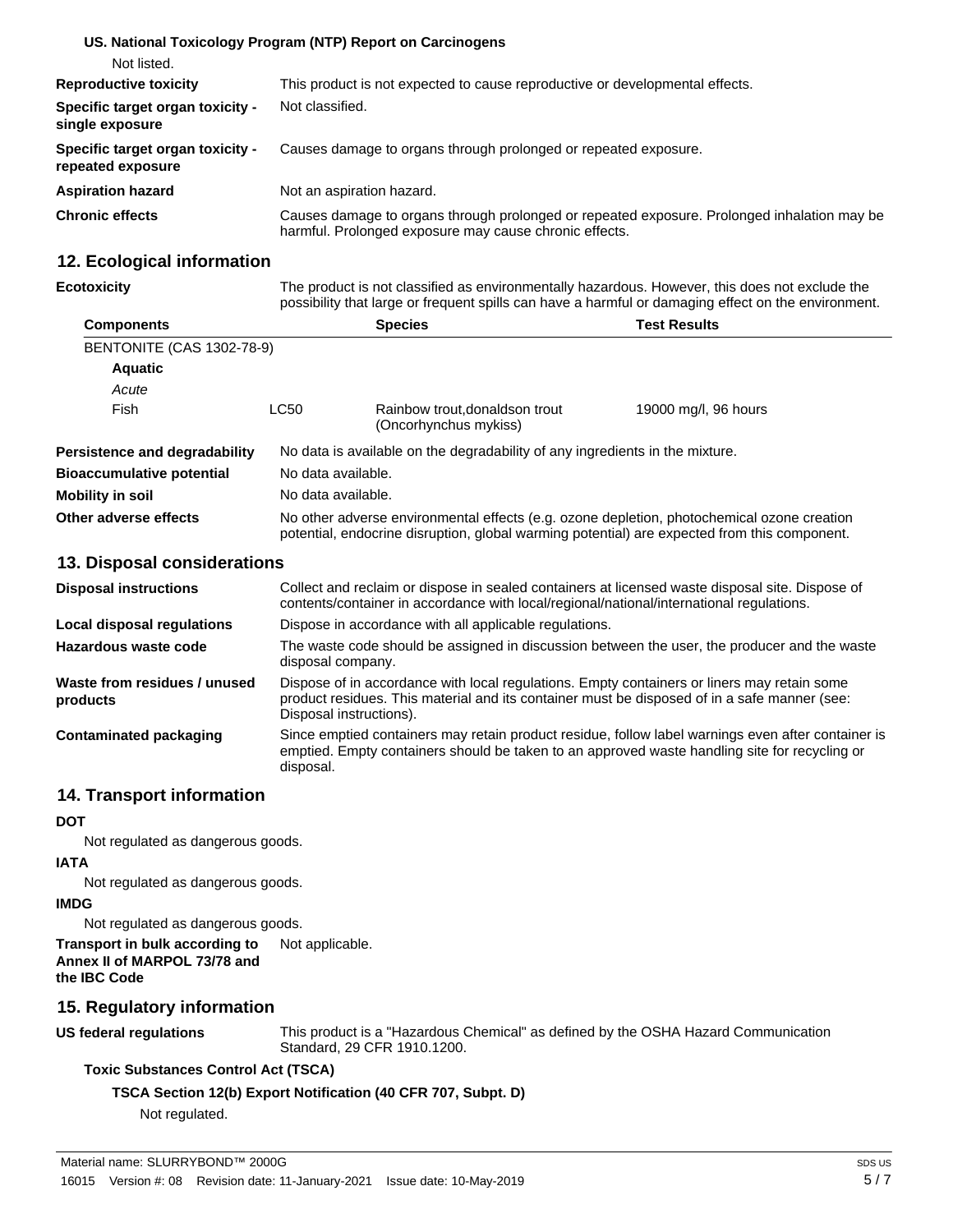| <b>CERCLA Hazardous Substance List (40 CFR 302.4)</b><br>Not listed. |                                                                                  |
|----------------------------------------------------------------------|----------------------------------------------------------------------------------|
| <b>SARA 304 Emergency release notification</b>                       |                                                                                  |
| Not regulated.                                                       |                                                                                  |
|                                                                      | OSHA Specifically Regulated Substances (29 CFR 1910.1001-1053)                   |
| Not listed.                                                          |                                                                                  |
|                                                                      | Superfund Amendments and Reauthorization Act of 1986 (SARA)                      |
| <b>SARA 302 Extremely hazardous substance</b>                        |                                                                                  |
| Not listed.                                                          |                                                                                  |
| SARA 311/312 Hazardous<br>chemical                                   | No (Exempt)                                                                      |
| SARA 313 (TRI reporting)<br>Not regulated.                           |                                                                                  |
| Other federal regulations                                            |                                                                                  |
|                                                                      | Clean Air Act (CAA) Section 112 Hazardous Air Pollutants (HAPs) List             |
| Not regulated.                                                       |                                                                                  |
|                                                                      | Clean Air Act (CAA) Section 112(r) Accidental Release Prevention (40 CFR 68.130) |
| Not regulated.                                                       |                                                                                  |
| <b>Safe Drinking Water Act</b><br>(SDWA)                             | Contains component(s) regulated under the Safe Drinking Water Act.               |
| <b>Food and Drug</b><br><b>Administration (FDA)</b>                  | Total food additive<br>Indirect food additive<br><b>GRAS</b> food additive       |
| <b>US state regulations</b>                                          |                                                                                  |

**California Proposition 65**

For more information go to www.P65Warnings.ca.gov.

#### **International Inventories**

| Country(s) or region        | Inventory name                                                            | On inventory (yes/no)* |
|-----------------------------|---------------------------------------------------------------------------|------------------------|
| Australia                   | Australian Inventory of Chemical Substances (AICS)                        | No                     |
| Canada                      | Domestic Substances List (DSL)                                            | No                     |
| Canada                      | Non-Domestic Substances List (NDSL)                                       | No                     |
| China                       | Inventory of Existing Chemical Substances in China (IECSC)                | No                     |
| Europe                      | European Inventory of Existing Commercial Chemical<br>Substances (EINECS) | No                     |
| Europe                      | European List of Notified Chemical Substances (ELINCS)                    | No                     |
| Japan                       | Inventory of Existing and New Chemical Substances (ENCS)                  | Yes                    |
| Korea                       | Existing Chemicals List (ECL)                                             | <b>No</b>              |
| New Zealand                 | New Zealand Inventory                                                     | <b>No</b>              |
| Philippines                 | Philippine Inventory of Chemicals and Chemical Substances<br>(PICCS)      | No                     |
| Taiwan                      | Taiwan Chemical Substance Inventory (TCSI)                                | No                     |
| United States & Puerto Rico | Toxic Substances Control Act (TSCA) Inventory                             | No                     |

\*A "Yes" indicates that all components of this product comply with the inventory requirements administered by the governing country(s) A "No" indicates that one or more components of the product are not listed or exempt from listing on the inventory administered by the governing country(s).

#### **16. Other information, including date of preparation or last revision**

| <b>Issue date</b>               | 10-May-2019                                           |
|---------------------------------|-------------------------------------------------------|
| <b>Revision date</b>            | 11-January-2021                                       |
| <b>Version #</b>                | 08                                                    |
| <b>HMIS<sup>®</sup></b> ratings | Health: $3*$<br>Flammability: 0<br>Physical hazard: 0 |
| <b>NFPA ratings</b>             | Health: 2<br>Flammability: 0<br>Instability: 0        |